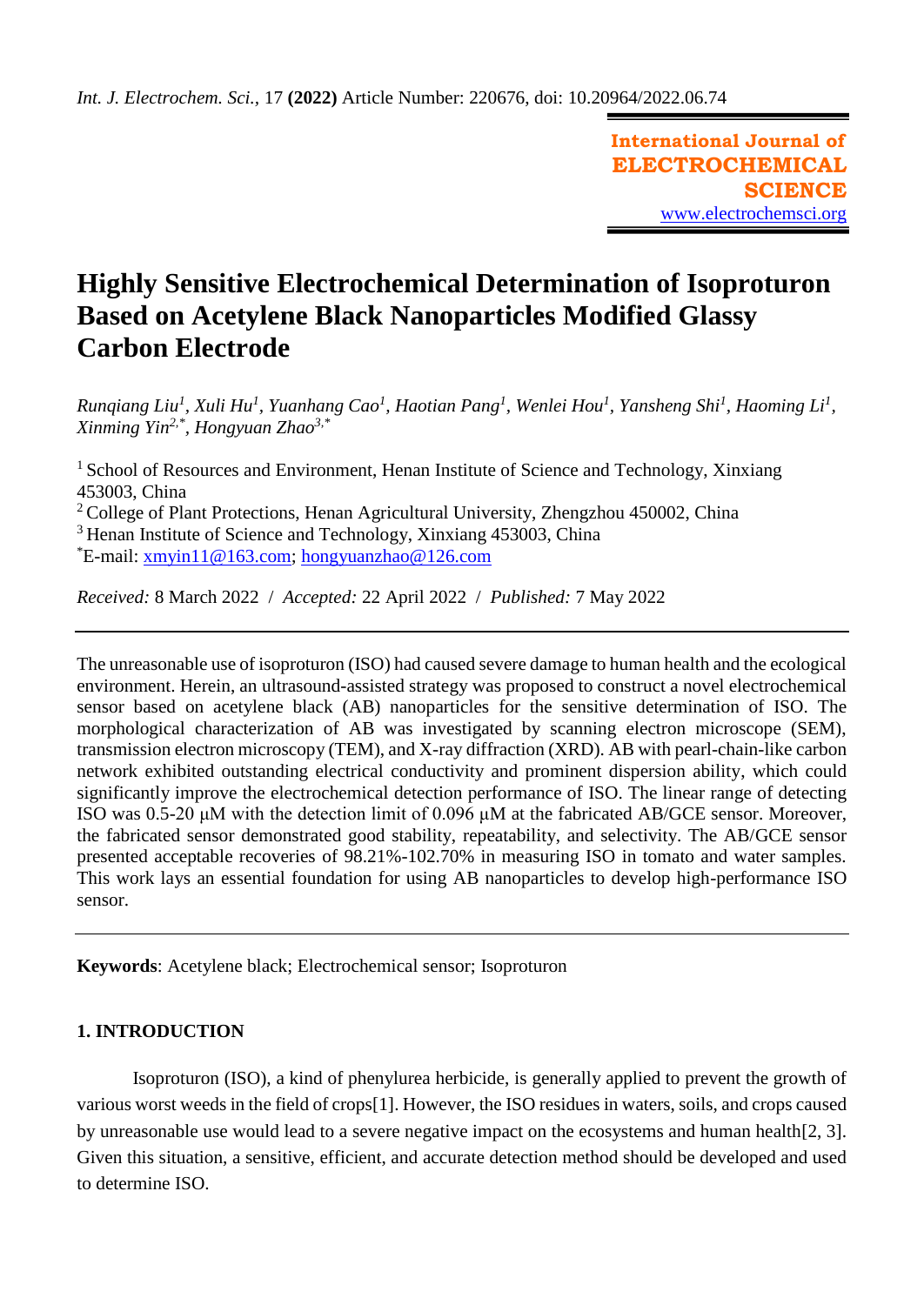Recently, several traditional approaches are applied to the detection of ISO, such as highperformance liquid chromatography[4], capillary electrophoresis[5], and layer chromatography[6]. These technologies are of high importance to the determination of ISO owing to their excellent accuracy, while their large-scale applications are significantly limited by complex pretreatment procedures, timeconsuming analysis, and high-cost equipment[2]. Compared with the above traditional methods, the electrochemical sensor has the advantages of inexpensive, simple fabrication, and high efficiency, presenting broad prospects in the field of pesticide detection[7-9]. Glassy carbon electrode (GCE), a common carbon-based electrode, is one of the most extensively employed in electroanalysis. It exhibits many majestic properties such as being polishable, chemically stable, compatible with more solutions, and impermeable[10].

According to existing reports, the modifications of the electrode play a crucial role in electrochemical performance[11]. Carbon-based material has emerged as an attractive candidate for the preparation of electrochemical sensors owing to its distinguishing property[12, 13]. Concerning the detection of ISO, some electrochemical sensors based on carbon-based materials have achieved satisfactory results[14-16]. Siham et al. prepared the electrochemical sensor using carbon nanotubes (CNTs) and copper oxide nanoparticles (CuO), and it was successfully applied in the detection of ISO[14]. Zhou et al. designed an electrochemical sensor of graphene oxide modified multi-walled carbon nanotubes hybridmaterial for the highly sensitive determination of ISO [15].

Acetylene black (AB), a kind of carbon nanomaterial with a porous structure, was produced from the thermal decomposition of calcium carbide gas in high-tempericture[17]. Benefitting from the features of inexpensive, excellent conductivity[18], large specific surface area[19], strong adsorptive ability[20], and chemical stability[17], AB has been widely used in the field of batteries and electroanalytical sensors in recent years[21].

In this work, the AB/GCE was fabricated by a facile ultrasound-assisted method and successfully employed to determine ISO. The excellent electrical conductivity and strong adsorptive ability of AB remarkably enhanced the detection capability compared with the uncoated GCE sensor. The manufactured sensor exhibited a well linear range from 0.5 μM to 20 μM with a relatively low detection limit. In addition, this sensor showed great stability, reproducibility, and selectivity. The AB/GCE sensor possesses excellent practical feasibility for detecting ISO in water and vegetable samples, confirming that the AB/GCE sensor holds great promise for applications in pesticide detection fields.

#### **2. EXPERIMENTAL**

Acetylene black (AB) was provided by Timcal Co. Ltd. Isoproturon was supplied by Sinopharm Chemical Reagent Co. Ltd. Potassium chloride (KCl), sodium hydroxide (NaOH), phosphoric acid (H3PO4), Potassium ferricyanide (K3FeC6N6), sodium phosphate dibasic (Na2HPO4), sodium dihydrogen phosphate (NaH2PO4), and N, N-dimethylformamide (DMF) were provided by Aladdin Co. Ltd. All reagents were used in the experiment with analytically pure( $\geq$  99%). The tomato sample was from the local Hualian Supermarket, and a river water sample was obtained from the East Lake in the Henan Institute of Science and Technology. Experiments were conducted with modified glassy carbon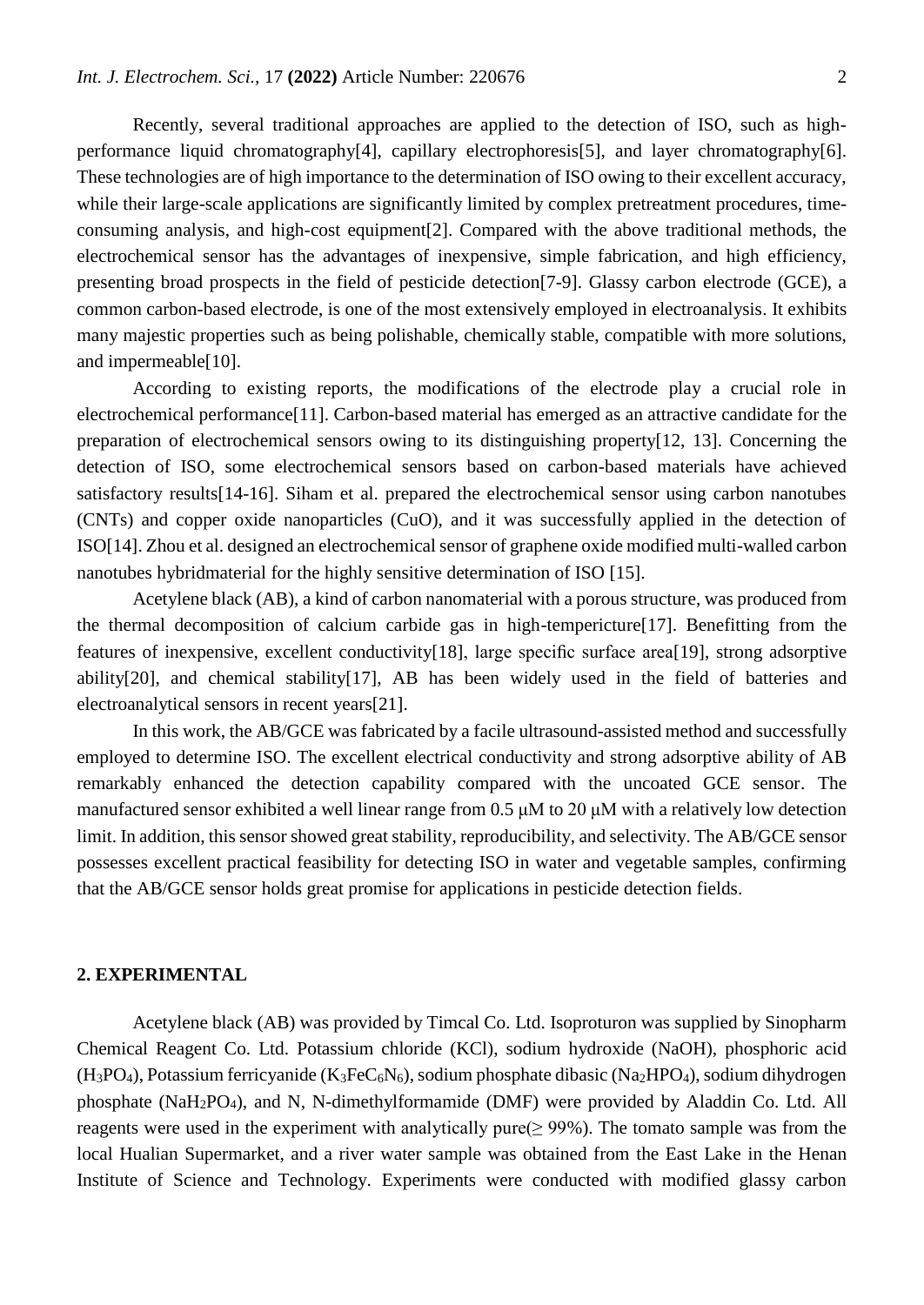electrodes, platinum wire, and saturated calomel as working electrodes, count electrodes, and reference electrodes, respectively.

Before the AB/GCE sensor was fabricated, the GCE was polished using aluminum powders of different particle sizes and then cleaned with the ultrasonic method. Afterward, 8 mg of AB was dispersed in 4 mL DMF and then ultrasonic-dispersed for 40 mins. In the end, the gained suspension (5 μL) was placed on the GCE surface.. After being dried with the infrared lamp, the AB/GCE-based electrochemical sensor was successfully prepared.

The morphological structure of AB nanomaterial was investigated in SEM (JEOL JSM-6360LV, Japan; Voltage: 5.0 kV) and TEM (FEI Talos F200S Super-X), and the physical phases were detected by XRD (Bruker DX-1000, Germany) analysis. The electrochemical redox behavior of ISO was analyzed in the solution of  $K_3[Fe(CN)_6]/KCl$  containing 0.2 mM KCl. The whole measurements of ISO were performed with a phosphate buffer solution (PBS 0.1M) as the electrolytic solution. Besides, the pH of PBS was adjusted by adding NaOH or H<sub>3</sub>PO<sub>4</sub>. The electrochemical measurements were completed on the CHI660E electrochemical workstation.

# **3. RESULTS AND DISCUSSION**

#### *3.1. Morphological structure of AB nanoparticles*



**Figure 1.** (A and B) SEM and (C and D) TEM photographs of AB/GCE electrode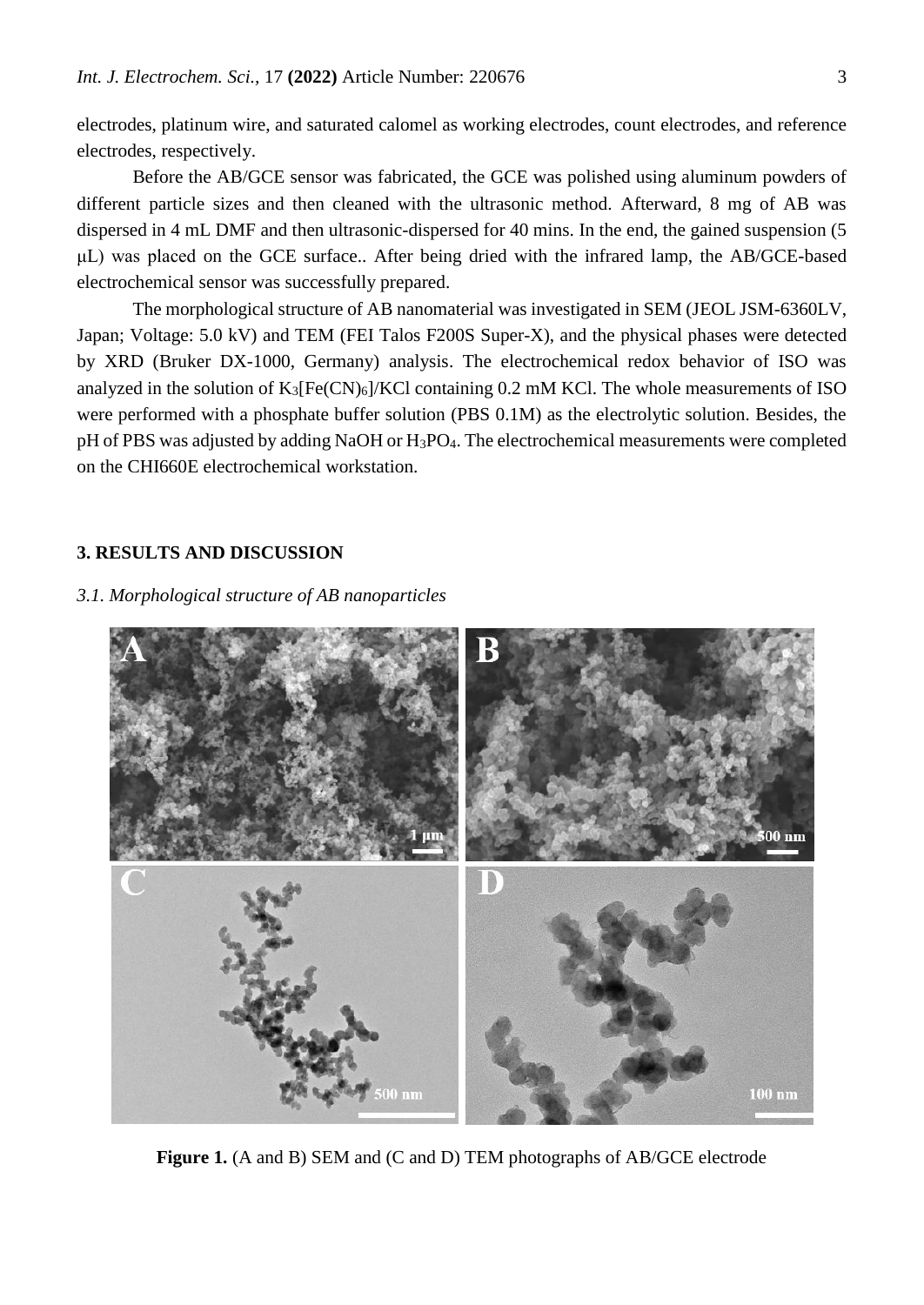

**Figure 2.** XRD pattern of AB nanoparticles.

As illustrated in **Fig. 1** A and B, AB nanoparticles presented homogenous particle distribution with the feature of high porous and loosened. In **Fig. 1** D and E, AB nanoparticles observed onedimensional nanosphere-like microstructure, and the average diameter was ca. 30 nm. These particles connect with each other, resulting in a linked pearl-chain-like conductive network.

The XRD patterns peaks of AB can be observed in **Fig. 2**. AB exhibited two unambiguously diffraction peaks at about 25.5° and 42.5°, which could be indexed to the hexagonal graphite structure (JCPDS card No. 34-1832)[22, 23].

#### *3.2. Electrochemical characterization*

**Fig. 3** A illustrated the CV curves of bare GCE and AB/GCE sensors. The redox peak of the bare electrode exhibited a smaller peak current ( $I_{pa} = 51.79 \mu A$ ,  $I_{pc} = -55.07 \mu A$ ). The electrochemical performance of the AB/GCE sensor improved considerably with bigger current values ( $I_{pa} = 71.45 \mu A$ ,  $I_{pc}$  -86.80  $\mu$ A) after the bare electrode was treated with AB nanoparticles. This suggested that AB nanoparticles effectively enhanced the conductivity of the GCE sensor.

The results of EIS for two electrodes were provided in **Fig. 3** B, and the corresponding equivalent circuit also was inserted. The electrochemical property was intimately related to charging transfer resistance  $(R_{ct})$ [11]. The  $R_{ct}$  was estimated by the semicircular diameter[21]. Generally, the Nyquist diameter in the high-frequency area was positively correlated with the value of  $R_{ct}[15]$ . Compared to bare GCE, the AB/GCE possesses a smaller diameter (**Fig. 3** B), implying that its charge transfer resistance remarkably decreased. With outstanding electrical conductivity and a high surface-to-volume ratio[24] of AB nanoparticles, the constituted sensor presented superior electrocatalytic performance.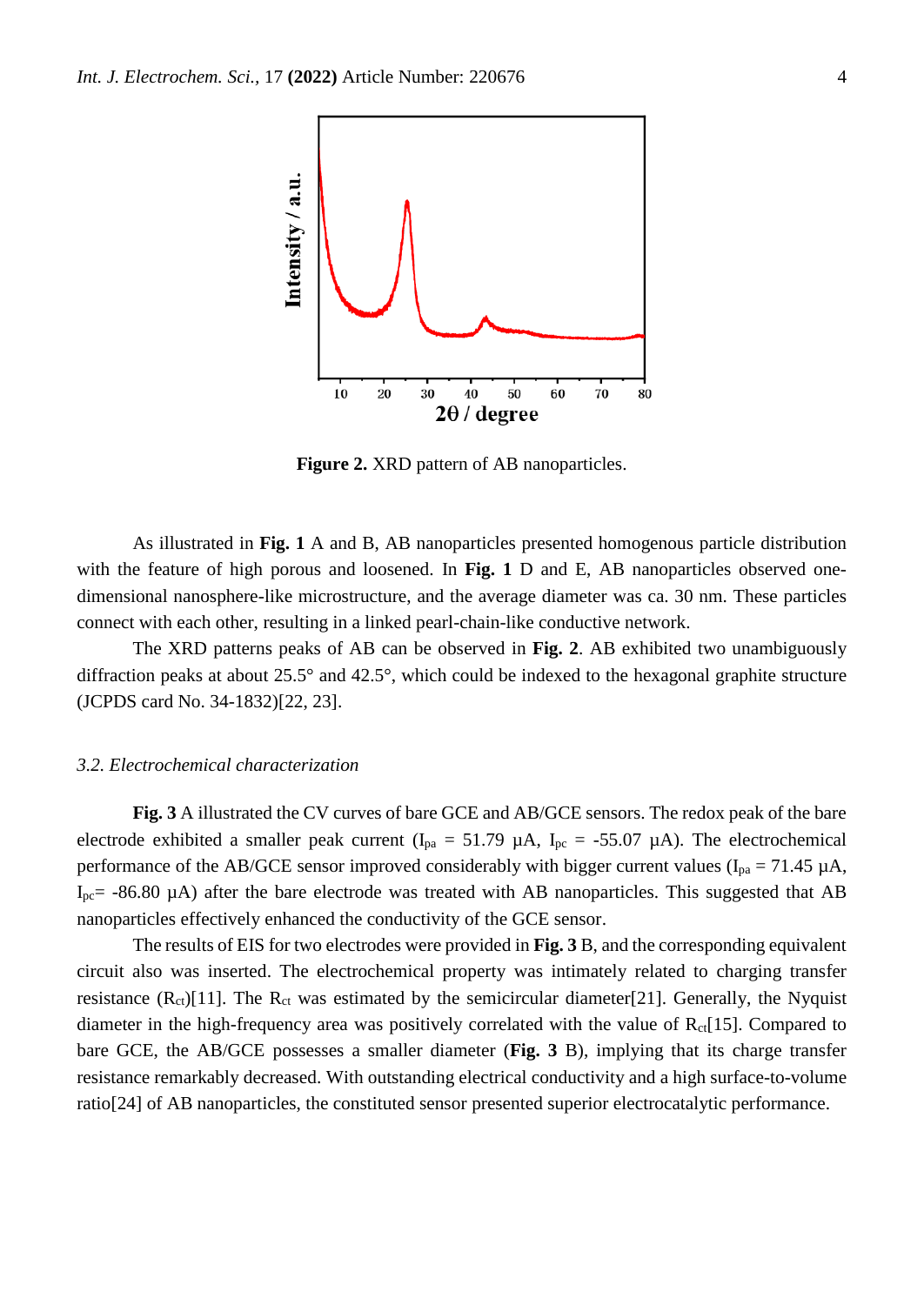

**Figure 3.** (A) CV curves of GCE and AB/GCE at  $0.05$  V s<sup>-1</sup>. (B) Electrochemical impedance spectroscopy of GCE and AB/GCE (Redox probe: 5 mmol  $L^{-1}$  K<sub>3</sub>[Fe(CN)<sub>6</sub>] solution containing  $0.2$  mol L<sup>-1</sup> KCl).

#### *3.3 Electrochemical oxidation of ISO at the developed sensor*

**Fig. 4** exhibited the CV curves of two sensors at 10 µM ISO in PBS solution (0.1 M, pH 3.0). Only one oxidation peak is observed for each sensor, reflecting that the oxidation of ISO was an irreversible process. There was a weak oxidation peak in the bare GCE. After being modified with AB nanoparticles, the response current value  $(I_{pa} = 9.216 \mu A)$  of ISO substantially increased. The excellent conductivity of AB nanoparticles was responsible for this phenomenon.



**Figure 4.** Electrocatalytic oxidation of 10 μM ISO at unmodified GCE and AB/GCE sensors.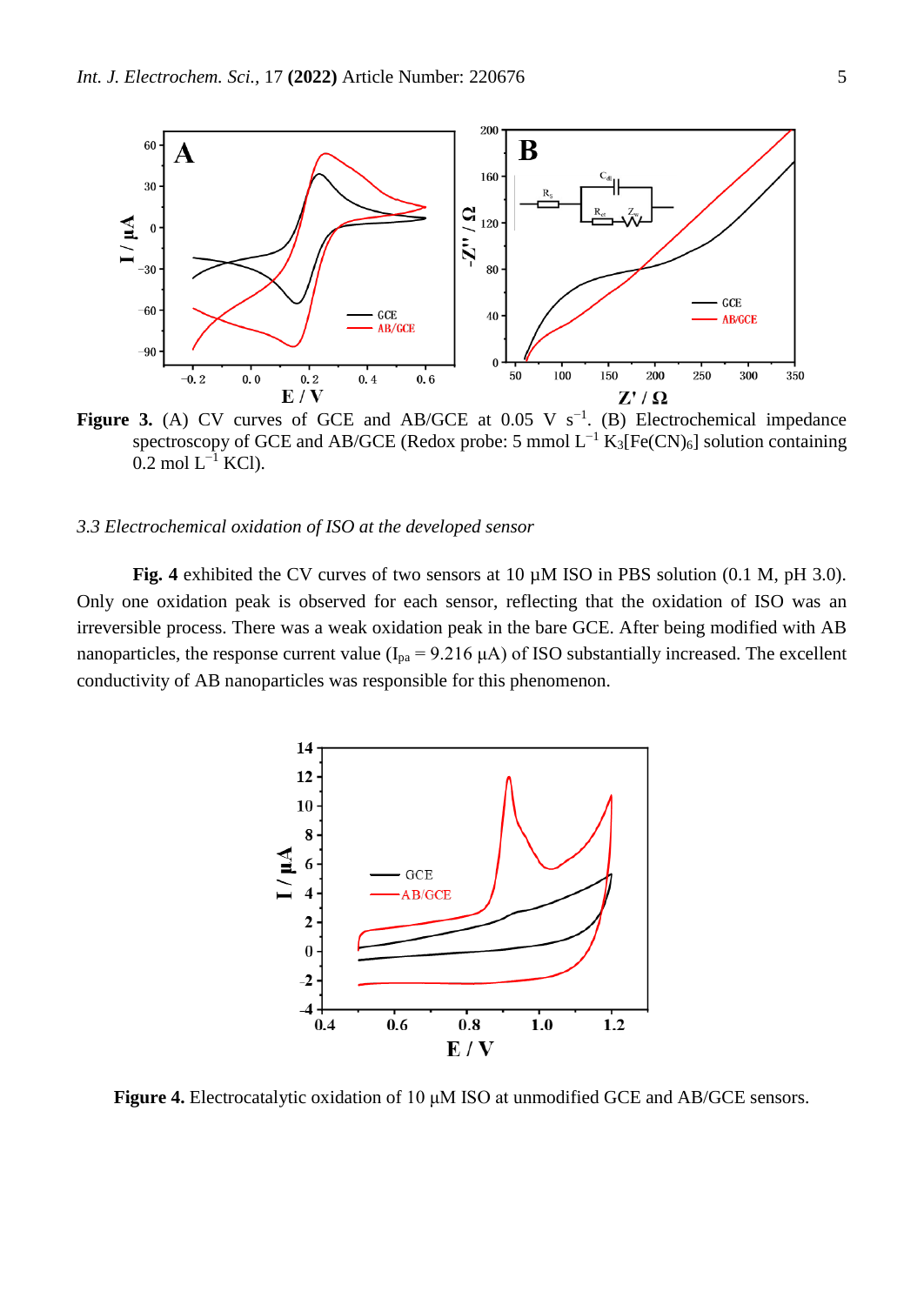

**Figure 5.** (A) CV curves of AB/GCE sensor in 10  $\mu$ M ISO at a scan rate of 20-160 mV s<sup>-1</sup>. (B) The linear graph corresponding scanning rate is 20, 40, 60, 80, 100, 120, 140, and 160 mV s<sup>-1</sup>.

The impact of scan rates on the CV curve at the AB/GCE sensor was provided in **Fig. 5** A. The CV plots of the manufactured sensor were significantly affected by the scan rates. With the increase in the scanning rate, the CV oxidation peak currents increased. As demonstrated in **Fig. 5** B, the oxidation peak current was linearly associated with the square root of the scan rate with linear regression equations of I( $\mu$ A) = 2.126V<sup>1/2</sup> – 5.904 (R<sup>2</sup>=0.992). This suggested a diffusion-controlled electrochemical response of ISO occurs at the AB/GCE sensor[16].

#### *3.3 Experimental optimization*

**Fig. 6** depicted the effect of the pH value of the supporting electrolyte on the electrochemical behavior of ISO at the AB/GCE sensor.



**Figure 6.** (A) CV response of 10 µM ISO at AB/GCE sensor in pH 2.0 - 7.0 reaction medium. (B) Effect of pH on oxidation peak current.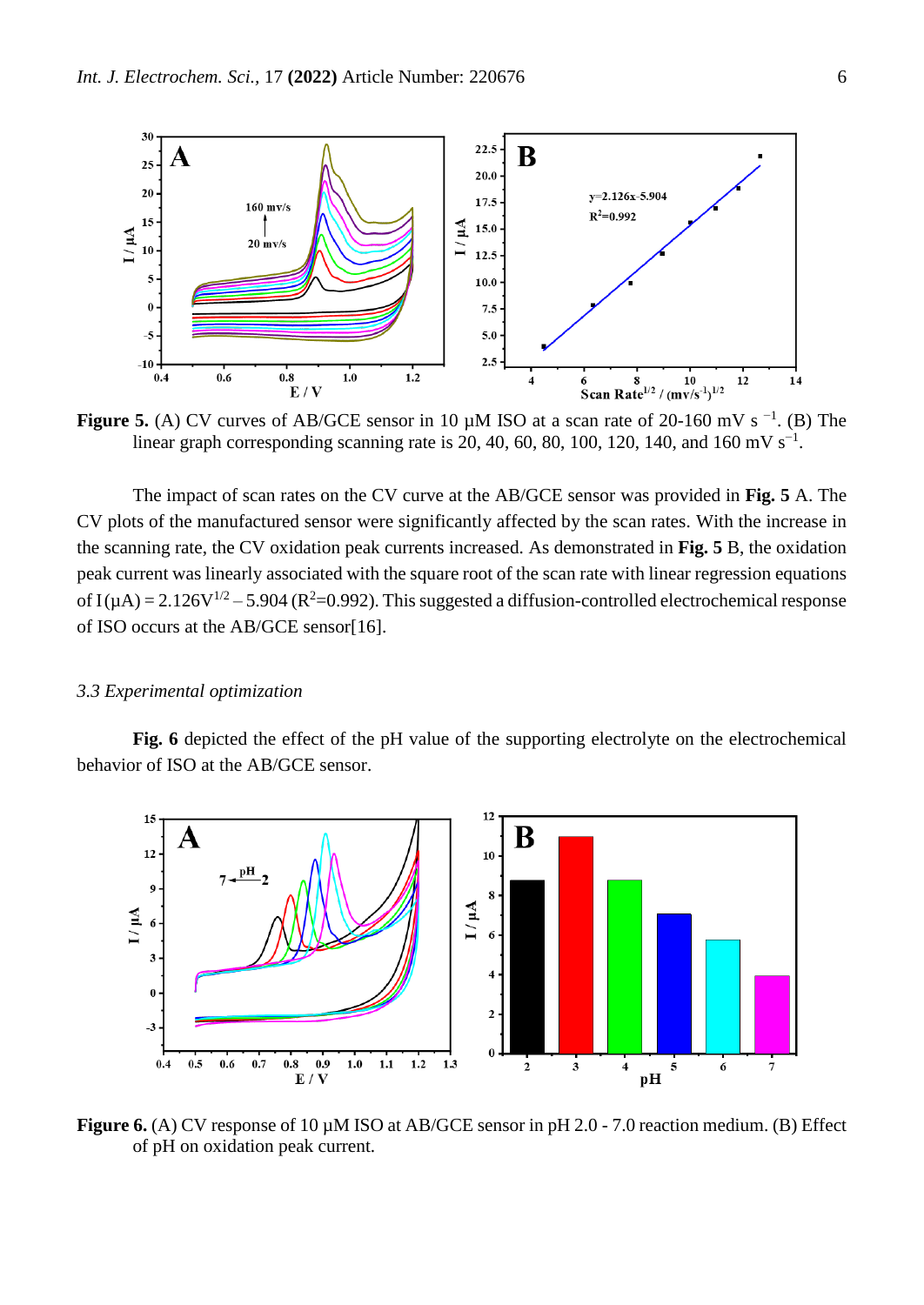

**Figure 7.** Effect of incubation times on the ISO determination performance.

The current first increased to a maximum and then decreased as pH increased. The oxidation peak current reached its maximum value at pH 3.0. Hence, the electrolyte with pH 3.0 was selected to obtain the highest sensitivity in the next work. Additionally, the peak potential of ISO shifted to higher values with increasing pH. This revealed the involvement of protons in the redox reaction process of the electrode[25].

The redox reaction on the electrode surface was always influenced by the enrichment time. As observed in **Fig. 7**, the oxidation peak current increased from 0 to 60 s. However, the current value did not increase anymore when the enrichment time exceeded 60 s. Considering the best test efficiency, the selected cumulative time was 60 s.

# *3.4 performance of the AB/GCE*

The ISO with different concentrations at the AB/GCE sensor was measured at the optimal condition. As illustrated **Fig. 8** A, the peak current increased as the ISO concentration increased. Furthermore, the peak current has a linear relationship with ISO concentration in the range from 0.5 μM to 20 μM. In **Fig. 8** B, the corresponding regression equations was I (μA) = 0.5721 C + 0.1037 ( $\mathbb{R}^2$  = 0.992). The limit of detection was calculated as  $0.096 \mu M (LOD = 3S/q,$  where "q" denoted the slope of the calibration plot and "S" represented the standard deviation attained from the blank measurements). Compared to the previously reported sensors (**Table 1**), the AB/GCE sensor exhibited a wider linear range and lower detection limit for ISO detection. AB nanoparticles with a pearl-chain structure formed an interconnected conductive network, which was beneficial to the electron transfer [20]. These results revealed that the established sensor had high sensitivity and well-accuracy.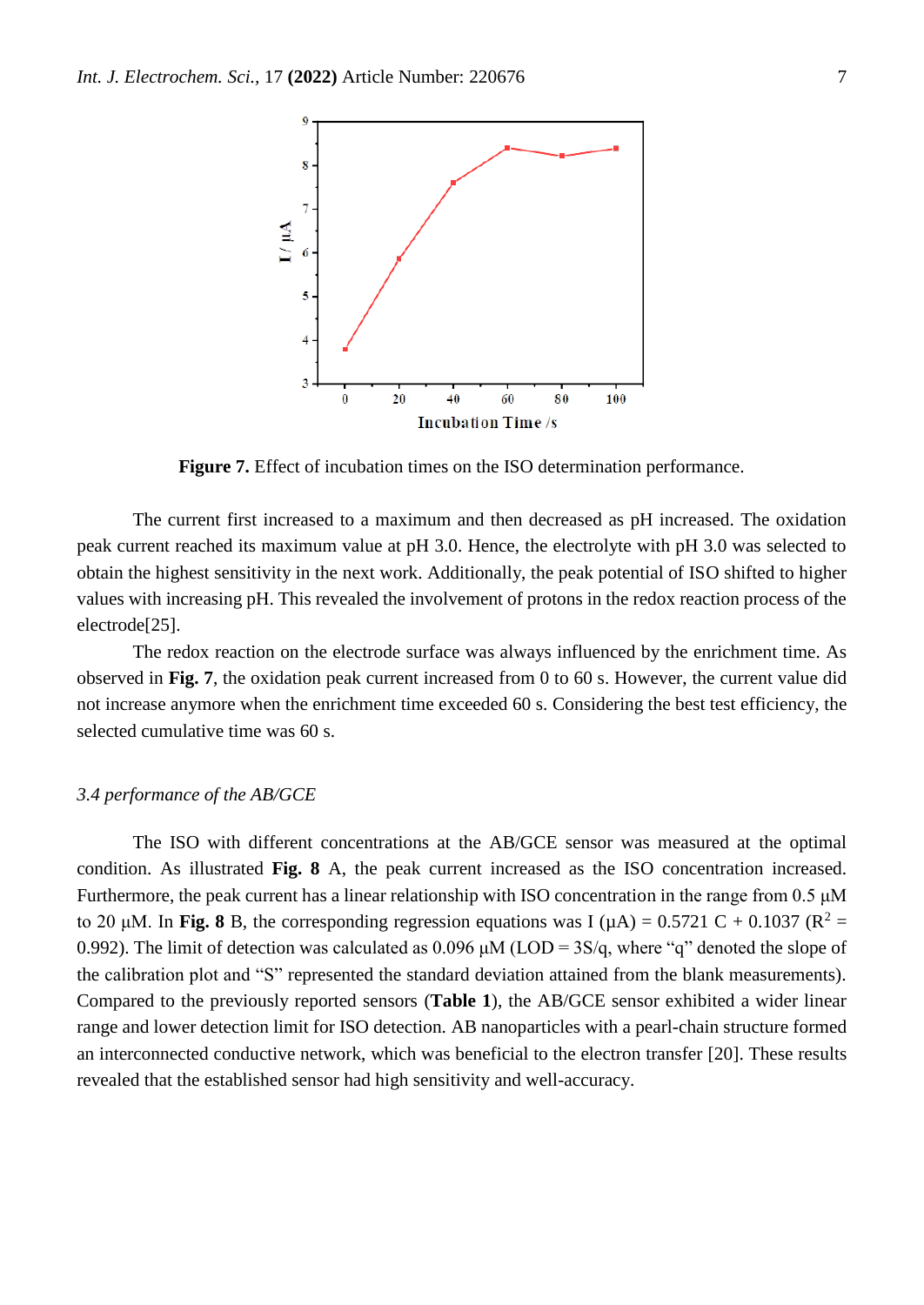

**Figure 8.** (A) DPV plots of ISO with several concentrations at the AB/GCE sensor. (B) Relationship of the peak current value and ISO concentration( $0.5 - 20 \mu M$ ).

# *3.5 Stability, repeatability, selectivity.*

Stability, repeatability, and selectivity are key factors for the practical application of the developed sensor. Long-term stability was researched by measuring the same electrode stored in the refrigerator after a week. The peak current remained at about 85% of the previous current value, demonstrating the AB/GCE sensor displays strong stability.



**Figure 9.** Selectivity of the AB/GCE sensor.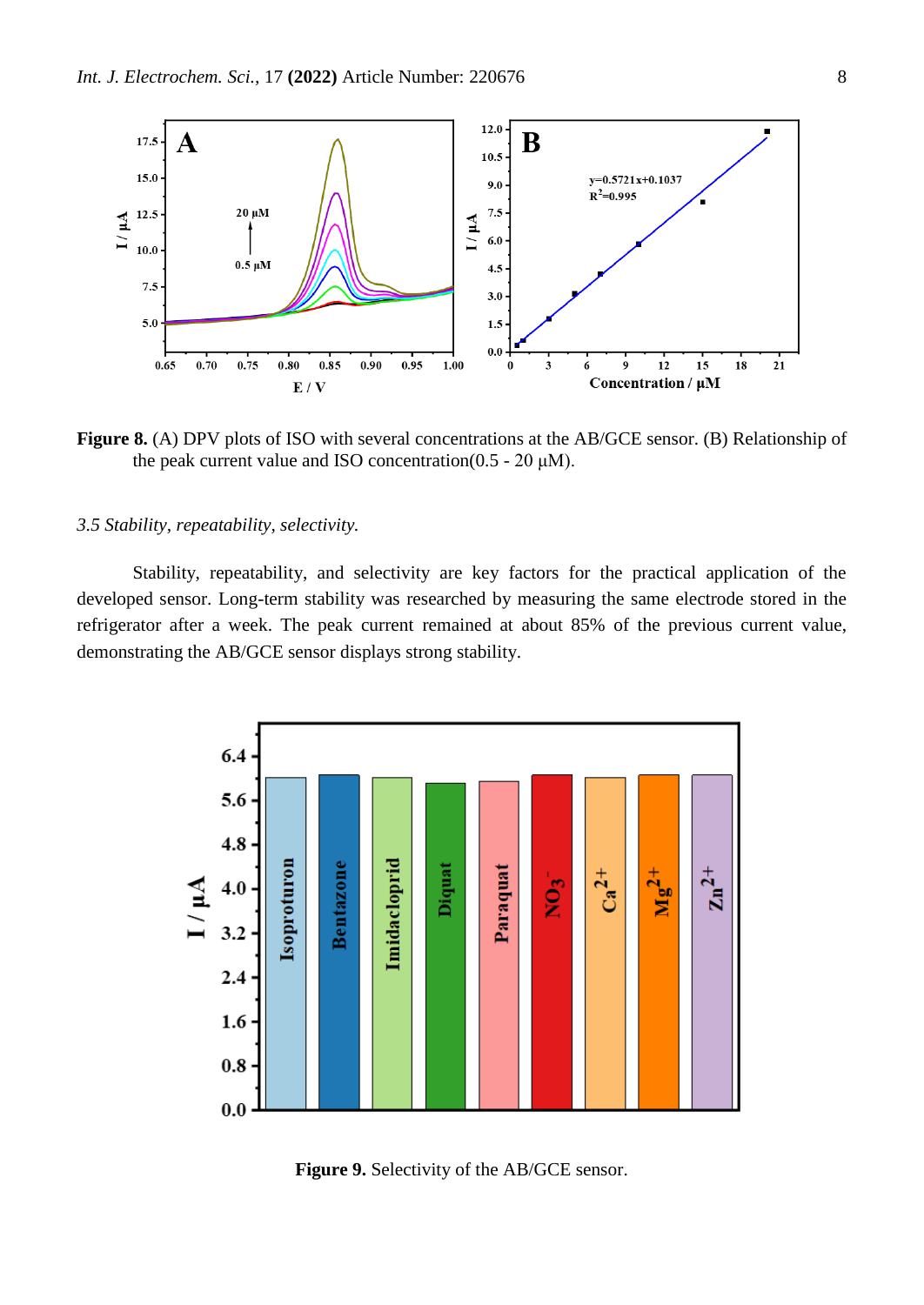| Electrode                            | Detectionmethod | LOD<br>$(\mu M)$ | Linear Range<br>$(\mu M)$ | Reference         |
|--------------------------------------|-----------------|------------------|---------------------------|-------------------|
| Sodium montmorillonite/GCE           | <b>DPSV</b>     | 4.12             | $0.206 - 61.8$            | $[26]$            |
| Mesoporous silica film/GCE           | <b>SWV</b>      |                  | $10-100$                  | [27]              |
| Graphene/screen-printed<br>electrode | <b>SWSV</b>     | 0.097            | 0.097-48.48               | $\lceil 2 \rceil$ |
| GO/MWCNTs-COOH/GCE                   | <b>SWV</b>      | 0.1              | $0.3 - 15$                | $[15]$            |
| GCNTs@SP-Li/GCE                      | <b>DPV</b>      | 0.0946           | $0.7 - 30$                | [16]              |
| MIP-GCE                              | <b>SWV</b>      | 0.0028           | $0-0.1$                   | [28]              |
| AB/GCE                               | <b>DPV</b>      | 0.0956           | $0.5 - 20$                | This work         |

**Table 1.** Comparison of the synthesized sensor with various ISO sensors.

**Fig. 9** presented the effect of the electrochemical behavior of ISO at the AB/GCE sensor after the introduction of eight interferents (Bentazone, Imidacloprid, Diquat, Paraquat, NO<sub>3</sub>, Ca<sup>2+</sup>, Mg<sup>2+</sup>,  $Zn^{2+}$ ). It was demonstrated that the introduction of interfering substances has no significant effect on the electrochemical behavior of ISO. **Table 2** suggested that the the reproducibility and repeatability were measured using the same electrode and different electrodes, respectively. As a result, the RSD values of reproducibility and repeatability for six measurements were 1.90% and 0.90%, respectively. All these studies verified that the AB/GCE sensor possessed high stability, repeatability, and selectivity.

**Table 2.** Reproducibility and repeatability of the AB/GCE sensor.

| Measurement $I_1/\mu A$ $I_2/\mu A$ $I_3/\mu A$ $I_4/\mu A$ $I_5/\mu A$ $I_6/\mu A$ RSD (%) |  |  |  |      |
|---------------------------------------------------------------------------------------------|--|--|--|------|
| The same sensors 5.93 5.90 6.20 6.01 6.02 6.12                                              |  |  |  | 190  |
| Different sensors $6.02$ $6.02$ $6.01$ $6.16$ $6.08$ $6.05$                                 |  |  |  | 0.90 |

# *3.6 Real sample analysis*

Additionally, the river water and tomato samples were analyzed at the optimal condition using the standard addition method[29] to assess the validity of the AB/GCE sensor.

**Table 3.** Determination of ISO in real samples by using the DPV method.

| Sample      |      | Added $(\mu M)$ Found $(\mu M)$ Recovery $(\%)$ RSD $(\%)$ |      |
|-------------|------|------------------------------------------------------------|------|
| River water | 3.96 | 99.05                                                      | 2.11 |
|             | 3.47 | 98.21                                                      | 1.78 |
|             | 7.97 | 99.67                                                      | 1.31 |
| Tomato      | 4.03 | 100.79                                                     | 2.63 |
|             | 6.07 | 101.23                                                     | 0.59 |
|             | 8.22 | 102.70                                                     | 2.26 |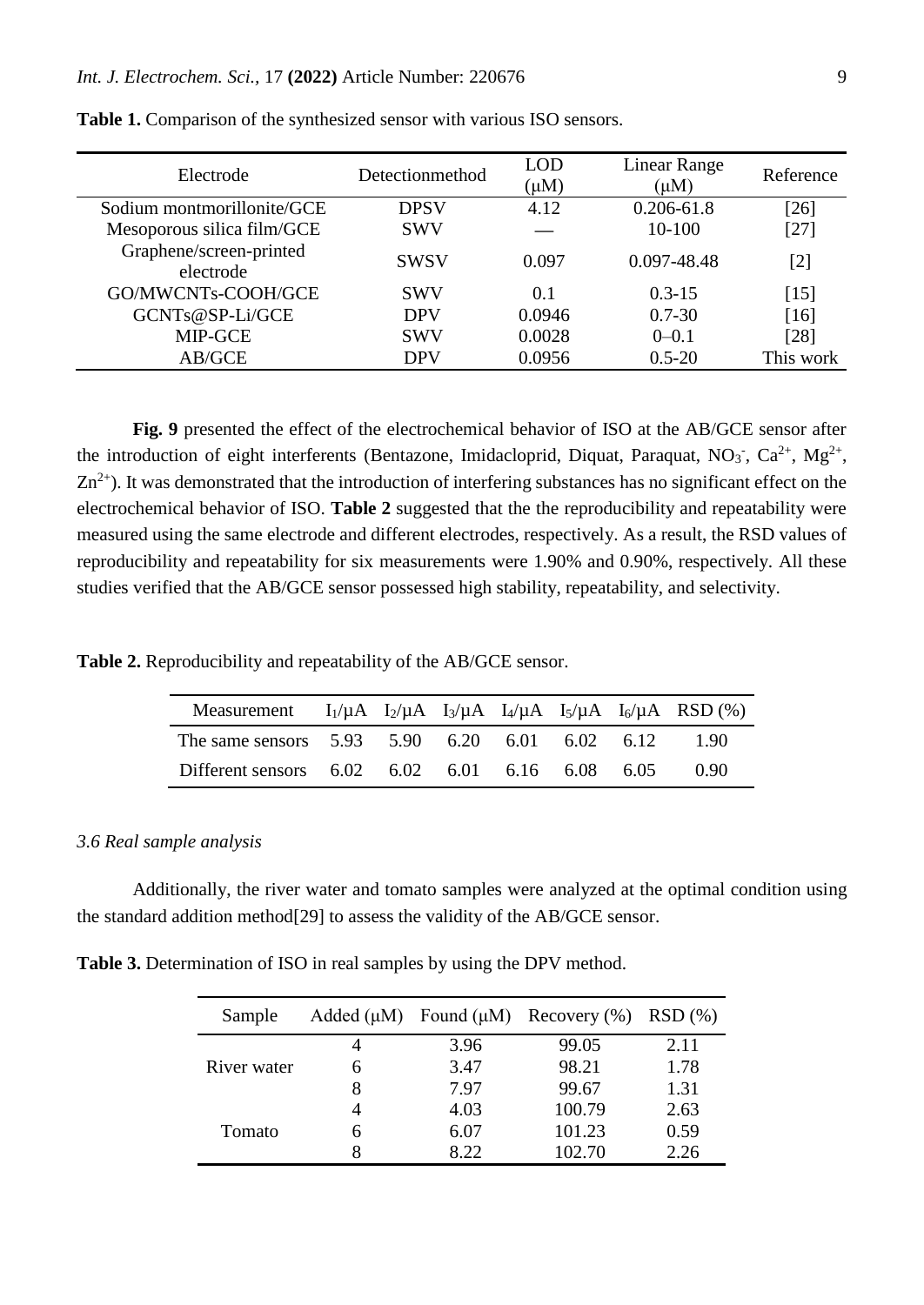The actual water and vegetable juice samples were filtered by using a 0.22 μm filter membrane and then diluted for 100 multiples with PBS (pH 3.0). All samples were measured three times. The recovery and RSD values were calculated by averaging three measurements. As revealed in **Table 3**, three parallel samples exhibited recoveries ranging between 98.21 – 102.70%, and all RSD values were below 3%. These results confirmed that the AB/GCE sensor had high practical practicality.

# **4. CONCLUSION**

In this paper, a simple and low-cost AB/GCE sensor was successfully fabricated based on AB nanoparticles for the determination of ISO. With the excellent conductive network and strong adsorptive ability of AB, the AB/GCE sensor displayed outstanding electrocatalytic activity for ISO detection. At optimal conditions, the prepared sensor possessed a board linear range of 0.5 - 20.0 μM, and the LOD value was 0.096 μM. Besides, the prepared sensor was adopted to detect water and tomato samples with satisfactory recoveries and low standard errors.

#### ACKNOWLEDGEMENTS

This work obtain the support of the Young Backbone Teacher Training Project of Henan Province (2020GGJS166).

# **References**

- 1. S. Zeng, X. Qin and L. Xia, *Biochem. Eng. J.,* 119 (2017) 92.
- 2. P. Noyrod, O. Chailapakul, W. Wonsawat and S. Chuanuwatanakul, *J. Electroanal. Chem.,* 719 (2014) 54.
- 3. J.C.G. Sousa, A.R. Ribeiro, M.O. Barbosa, M.F.R. Pereira and A.M.T. Silva, *J Hazard Mater.,* 344 (2018) 146.
- 4. S.R. Ruberu, W.M. Draper and S.K. Perera, *J. Agric. Food Chem.,* 48 (2000) 4109.
- 5. Y. Wang, L. Xiao and M. Cheng, *J Chromatogr A.,* 1218 (2011) 9115.
- 6. N. Badawi, S. Ronhede, S. Olsson, B.B. Kragelund, A.H. Johnsen, O.S. Jacobsen and J. Aamand, *Environ Pollut.,* 157 (2009) 2806.
- 7. T. Meng, L. Wang, H. Jia, T. Gong, Y. Feng, R. Li, H. Wang and Y. Zhang, *J. Colloid Interface Sci.,* 536 (2019) 424.
- 8. J. Yuan, L. Jiang, X. Tan, Y. Yue, H. Shi and S. Feng, *J. Electrochem. Soc.,* 167 (2020).
- 9. R. Liu, Y. Wang, B. Li, B. Liu, H. Ma, D. Li, L. Dong, F. Li, X. Chen and X. Yin, *Materials (Basel).,* 12 (2019).
- 10. S.I. Kaya, B. Demirkan, N.K. Bakirhan, E. Kuyuldar, S. Kurbanoglu, S.A. Ozkan and F. Sen, *J. Pharm. Biomed. Anal.,* 174 (2019) 206.
- 11. H. Zhao, Y. Chang, R. Liu, B. Li, F. Li, F. Zhang, M. Shi, L. Zhou and X. Li, *Food Chem.,* 343 (2021) 128484.
- 12. P.A. Sundari and P. Manisankar, *J. Braz. Chem. Soc.,* 22 (2011) 746.
- 13. R. Liu, Y. Wang, D. Li, L. Dong, B. Li, B. Liu, H. Ma, F. Li, X. Yin, X. Chen, *Int. J. Electrochem. Sci.,* 14 (2019) 9785.
- 14. S. Amra, T. Bataille, S.B. Bacha, M. Bourouina and D. Hauchard, *Electroanalysis.,* 32 (2020) 1346.
- 15. Y. Zhou, F. Cheng, Y. Hong, J. Huang, X. Zhang and X. Liao, *Food Anal. Methods.,* 13 (2020)